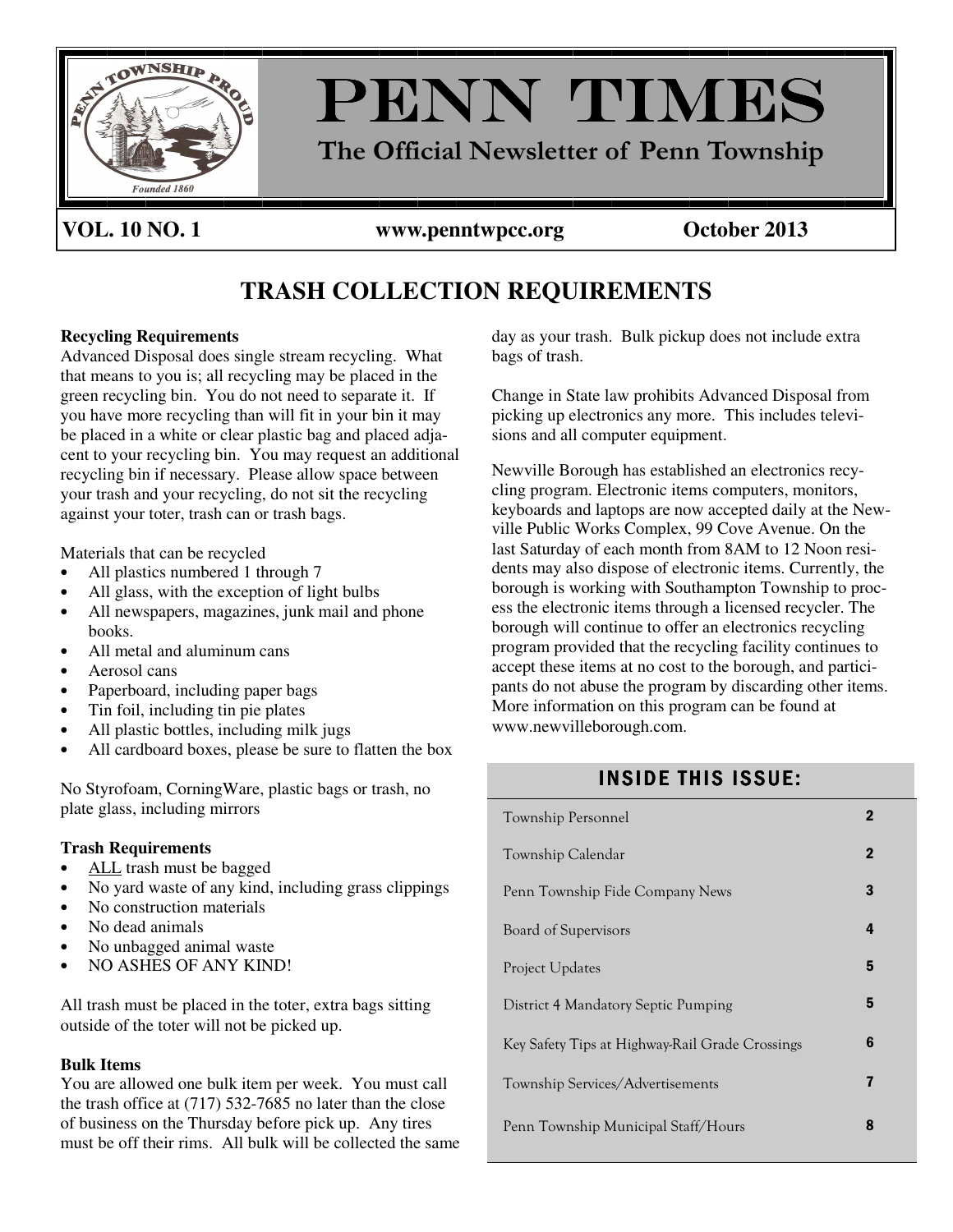#### **Penn Township Personnel**

#### *Zoning Hearing Board*

Holbert Myers - Chair Todd Vogelsong - Vice-Chair Matthew Farkas Linwood Clippinger- Voting Alternate Richard Mislitsky - Solicitor

#### *Planning Commission*

Dan Ries— Co- Chair Max Klein – Co-Chair Marcia Leeds - Secretary Victor Barrick Kathy Hughes Gary Cribbs

#### *Parks & Recreation Board*

Pat Walker - Chairman Susan Whitesel - Secretary

#### *Fire Company Executive Officers*

John Wardle– President 776-7266 Tim Knepp, Sr. – Vice President Wayne Hockensmith – Treasurer Pat Sangialosi - Secretary Sally Miller -Assistant Secretary Cindia Whistler– Financial Secretary John Wardle Jr-Chaplain

#### *Fire Company Line Officers*

Robert Kough, Jr. – Fire Chief Chris Alleman – Deputy Chief Doug Stum - Assistant Chief Ernie Beecher - Captain Barry Shoff - Lieutenant Tim Knepp, Sr. – EMS Captain Joe Miller - EMS Lieutenant

#### *Fire Company Auxiliary*

Anna Group – President Julie Beecher – Vice President Mary Wert – Secretary Joyce Wardle – Assistant Secretary Marcia Leeds – Treasurer Kay Kann – Financial Secretary Cindia Whisler - Facility Contact

# *Fire/Police Members*

Jim Sheaffer - Lieutenant Leon Kitner Ira Wagner Art Danner John J Wardle Jr Wayne Hockensmith Robert Alle<br>Steve Cohick John Ickes Steve Cohick

Ricky Stitt<br>Ron Tritt

#### *Fire Company Trustees*

Barry Shoff

Tim Knepp, Sr. Dennis McGarry<br>
Denny Shoff John J Wardle John J Wardle

#### *Emergency Management Coordinator*  Robert Kough, Jr. – 226-6537 Ernie Beecher - Deputy

#### *Codes Enforcement Officer*

Tim Knepp, Sr.

*Vacancy Board* 

J. Michael Ickes - Chair

*Loan Grant Coordinator* 

Buck Shuller

## **2013 Township Calendar**

All meetings are held at the Township building , 1301 Centerville Road, Newville, PA at 7:00 pm unless otherwise stated.

#### *October*

- 3 Park & Recreation Committee
- 5 PTVFC Meat Raffle
- 9 Zoning Hearing Board
- 10 Board of Supervisors Meeting
- 13 PTVFC Meat Raffle
- 21 Planning Commission Meeting
- 26 PTVFC Soup Sale
- 27 PTVFC Breakfast

#### *November*

- 7 Park & Recreation Committee
- 9 PTVFC Meat Raffle
- 13 Zoning Hearing Board
- 14 Board of Supervisors Meeting
- 16 PTVFC Holiday Bazaar
- 18 Planning Commission Meeting
- 24 PTVFC Breakfast

#### *December*

- 5 Park & Recreation Committee
- 11 Zoning Hearing Board
- 12 Board of Supervisors Meeting
- 14 PTVFC Meat Raffle
- 16 Planning Commission Meeting
- 21 PTVFC Breakfast with Santa
- 22 PTVFC Santa Party

**NOTE:** Fire Company BINGO is held every Friday night, 7:00 at the Fire Hall

# Trick or Treat

**Penn Township Trick or Treat will be held on Thursday, October 31 from 6:00 PM—8:00 PM.** 

**Newville Halloween Parade is Monday, October 28,** 

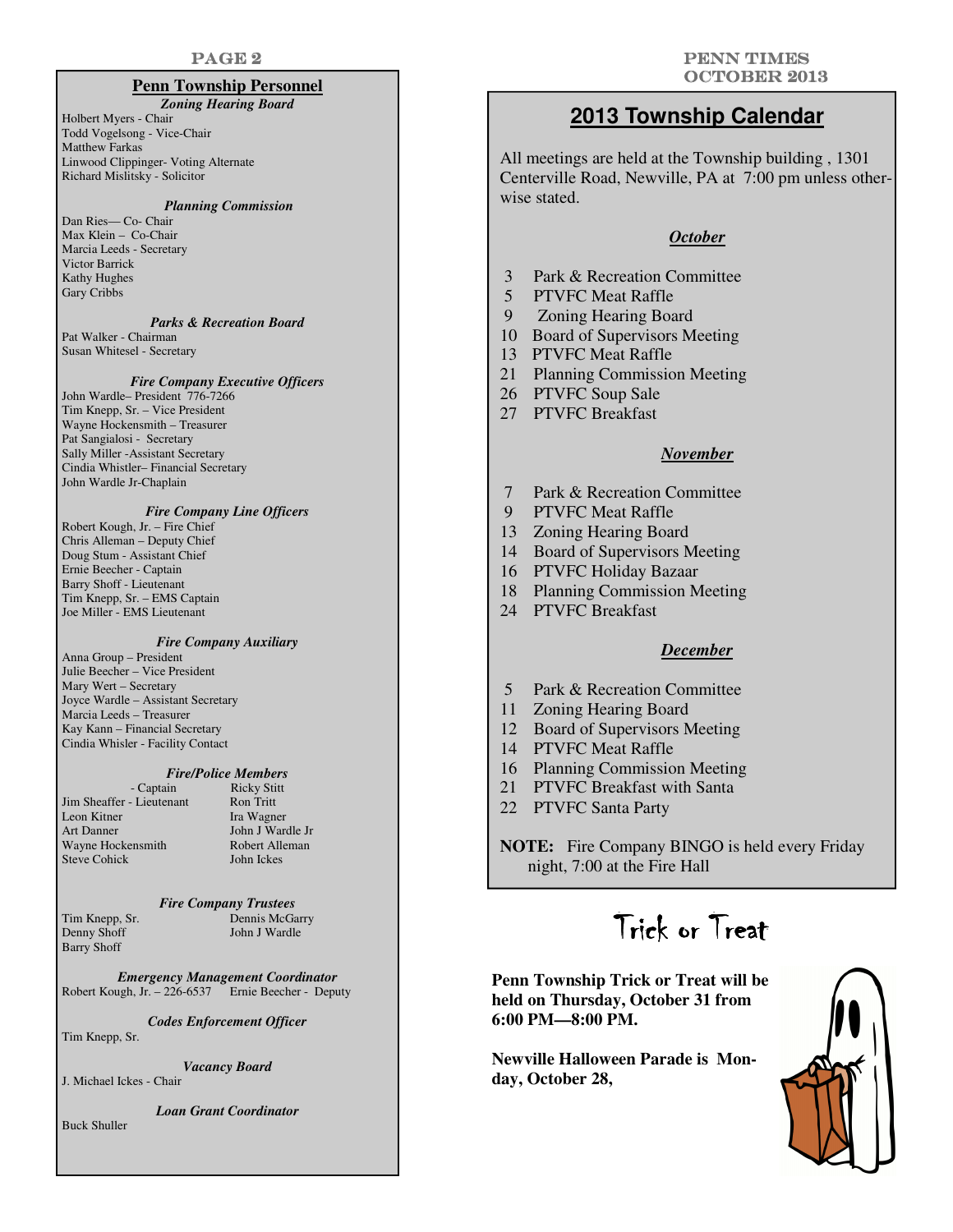# **Penn Township Volunteer Fire Company News**

### **Volunteers needed to help with the Fire Company's Emergency Medical service.**

We are looking for people of all ages to assist in helping your neighbors in their time of need. We do not have an ambulance and our service responds in a vehicle equipped with the same equipment as the ambulance. We provide Gerald Parson immediate care until the arrival of the ambulance. We do not go to the hospital and would return to service immediately. Therefore most calls are of a short duration.

Paramedics, EMT's, First Responders preferred for actual caregivers but others with a minimum of CPR can be of help with on scene paper work and assisting with equipment.

We can assist with the cost of training to certification once you are a member. Applicants would have to join the fire company, a process that takes at least 30 days.

If interested or even mildly interested please call EMS Chief Tim Knepp 717-503-8656 and we will have a chat.

The Fire Department's main water tanker (a unit almost 30 years old) has failed and needs to be replaced. This expense was not budgeted for and has placed a financial burden on the company. We have let a contract for the construction of a new tanker at the cost of \$196,000. If you have not yet responded to your mailing request for donation, please do so. And of course should you wish to make a separate donation to help with this expense please do so. With the township being without municipal water supply this is a critical piece of fire equipment and had to be replaced.

There is a nip in the air and soon the wood stoves will be fired up. Here are a few tips to keep you safe.

- 1. Check your smoke detectors. If you don't have any the Fire Department will supply you for free.
- 2. Have your chimney cleaned and inspected.
- 3. DO NOT discard your ashes in any combustible container. They should be placed outside in a metal container.

#### **PENN TWP FIRE COMPANY AUXILIARY SOUP SALE OCTOBER 26, 2013**

Ham Bean and Beef Vegetable Soup by the Quart

\$4.50 per quart (containers will be provided)

Soup will be available to be picked up between 12:00 PM (Noon) and 1:00 PM

Advanced Orders Are Strongly Suggested Order by Calling 717-776-3089 or 717-249-4667

Please Order by October 11, 2013



# **Holiday Bazaar**



Saturday, November 16th 8:00 AM—2:00 PM Penn Township Fire House 1750 Pine Road, Huntsdale

Food Stand for Breakfast and Lunch available from Penn Township Fire Company

For information please call Joyce at 717-776-7339

Some Spaces Still Available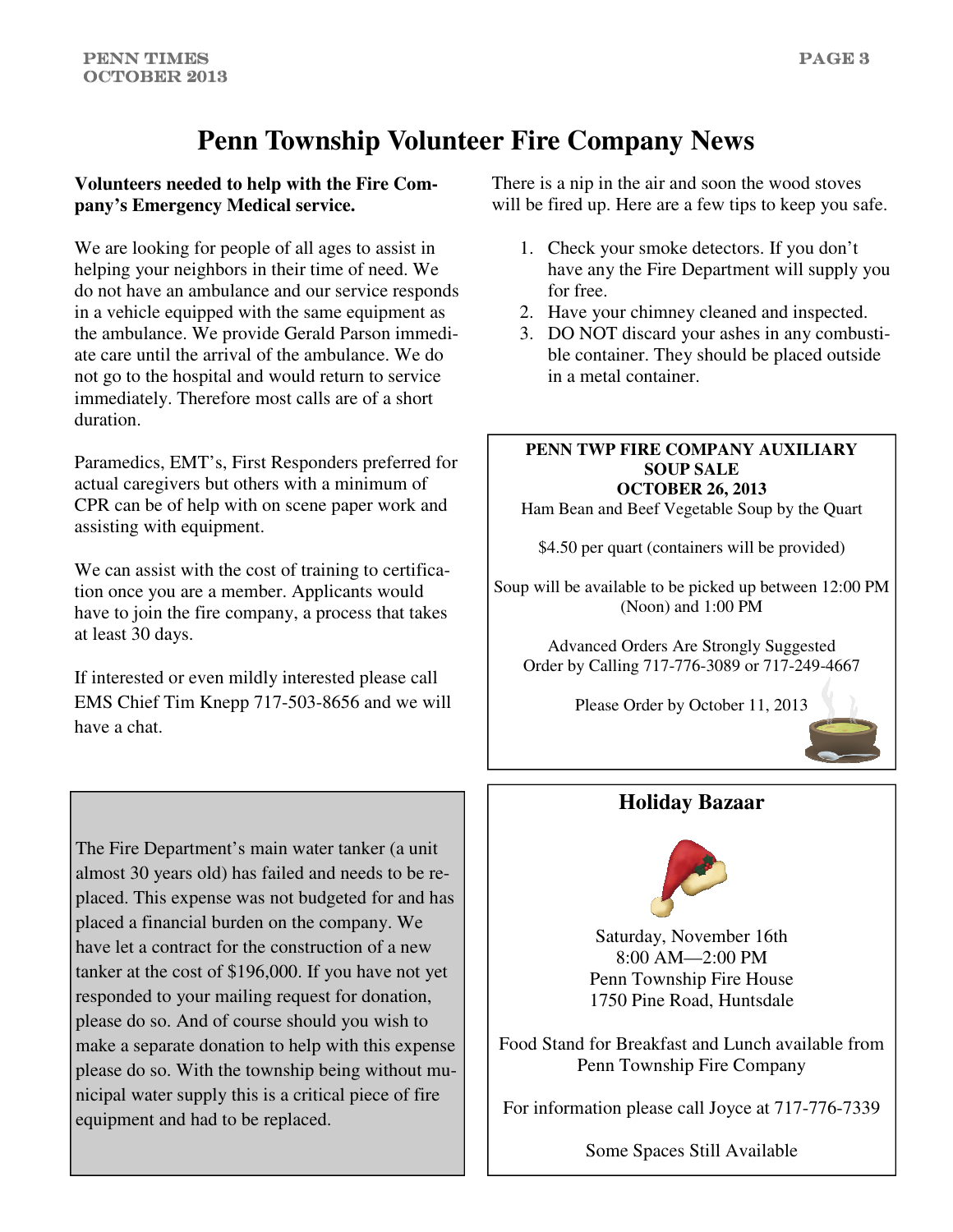# **Board of Supervisors**

#### **September 2012**

- Approved final land development and subdivision plans 3 T F&M Trust
- Approved Resolution to Establish Procedures for Procurement of Professional Services for the Municipal Pension Trust
- Approved purchase of a "new" used wood chipper
- Approved Developers' Agreement for Pennington Ridge Development
- Approved replacement of the windows in the Township Building

#### **October 2012**

- Adopted Ordinance 2012-4 establishing a Local Services Tax and Repealing the Township Real Estate Tax
- Approved Removal Agreement for the Sweger property

#### **November 2012**

- Approved 2013 Budget that had been advertised and posted at the Township Building for review
- Approved a donation to the Cumberland County Historical Society. Without their help we would not have been able to have our 150th Anniversary

#### **December 2012**

- Set the date of January 7, 2013 for the Reorganization Meeting and January Board of Supervisors Meeting
- Approved renewal of the Website Maintenance Agreement
- Approved the addition of Julie Beecher to the Township Health Insurance Plan

#### **January 2013**

- Approved the replacement of the defective security cameras for the walking trail at the fire station
- Approved joining the PSATS Township Legal Defense Partnership

#### **February 2013**

- Approved Mell Subdivision on Hosfeld Road
- Approved West Subdivision
- Adopted Resolution 2013-007 Leeds Septic Module
- Adopted Resolution 2018-008 Ahrens Septic Module
- Adopted Resolution 2013-009 Establishing Trash Reinstatement Fee
- Approved the recommendation of the Fire Chief to establish the ALS service in Shippensburg as primary for the Township

#### **March 2013**

- Adopted Ordinance 2013-001 Amendment to Penn Township Zoning Ordinance
- Adopted Ordinance 2013-002 Amending and Modifying the Zoning Map
- Approved Verus Water Tower Subdivision
- Approved Leeds Subdivision
- Approved bid for Leeds Road & South Side Drive Culvert Replacement

#### **April 2013**

- Approved the COG Road material bid
- Approved Paul Group as part-time road crew

#### **May 2013**

- Approved Hank Donovan, Jr. as part-time road crew
- Appointed Paul Seiders as Assistant Zoning/Codes Officer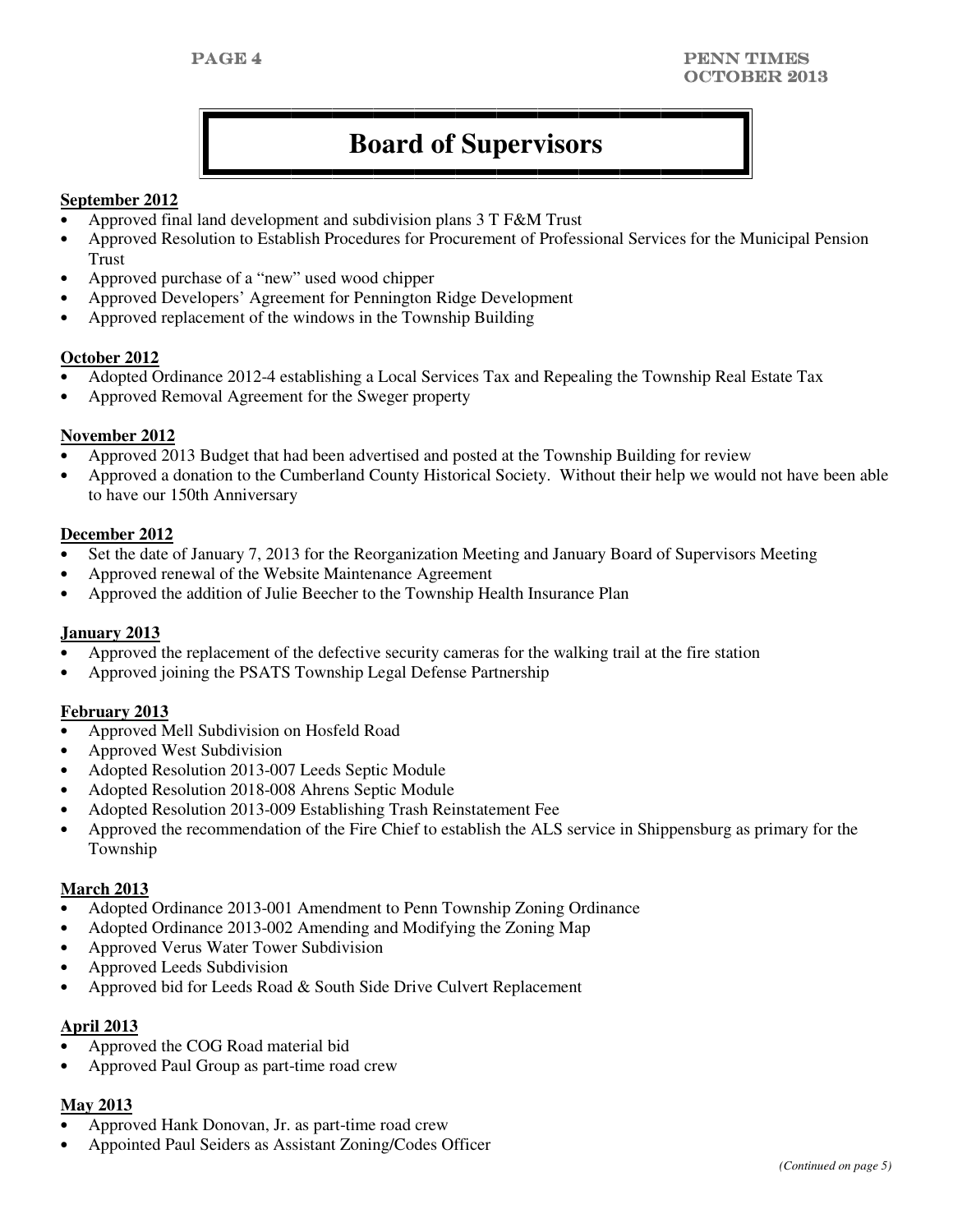#### *(Continued from page 4)*

- Approved request from South Newton Township for Fire Police assistance at several events
- Accepted invitation to join Big Spring Economic Council

### **June 2013**

- Approved Direct Deposit for employee payroll
- Approved permit for mobile home at 183 Smith Road
- Approved 6 month extension for mobile home at 747 Mt. Rock Road
- Adopted Resolution 2013-010 regarding Prevailing Wage Reform

### **July 2013**

- Adopted Resolutions 2013-011 and 2013-012 permitting the Secretary to destroy documents according to the Schedule established by The Commonwealth of Pennsylvania
- Adopted Ordinance 2013-003 Storm Water Management
- Approved septic isolation distance waiver for 2635 Walnut Bottom Road
- Approved extension of the conditional use for 1137 Centerville Road

### **August 2013**

- Adopted Resolution 2013-013 Seven Year Review of Agricultural Security Area
- Adopted Ordinance 2013-004 Amendments to Zoning
- Approved Hosfeld Road Easement
- Approved sending up to 8 employees to Cumberland County Association of Township Officials Convention
- Approved septic isolation distance waiver for 86 Beetem Hollow Road

### **September 2013**

- Conditional approval for revised roadway plan for 950 Centerville Road
- Approved purchase of additional security system for Township building
- Approved elimination of Township Per Capita Tax

# **November 5, 2013 is Election Day**

**Don't forget to vote.** 

# **Project Updates**

- New, energy efficient windows have been installed in the Township Building.
- The new salt shed is finished and in use
- Township staff have voluntarily assisted in the removal of 9,005 tires on a property in the Township
- New Township Sign
- Culverts on Leeds Road and South Side Drive have been replaced
- Low Maintenance, energy efficient outdoor lights have been installed at the DJ's Office
- A Township resident has donated and installed a monitor in the meeting room for use at meetings

# DISTRICT 4 MANDATORY SEPTIC PUMPING

Postcards were mailed for those residents who live in the forth district of the mandatory septic pumping. A complete list of qualified pumpers for the Township is available at the Township Building. Residents who live in the grayed Matthew Sweger area on the map below will have until December 31, 2013 to have their septic tanks pumped.

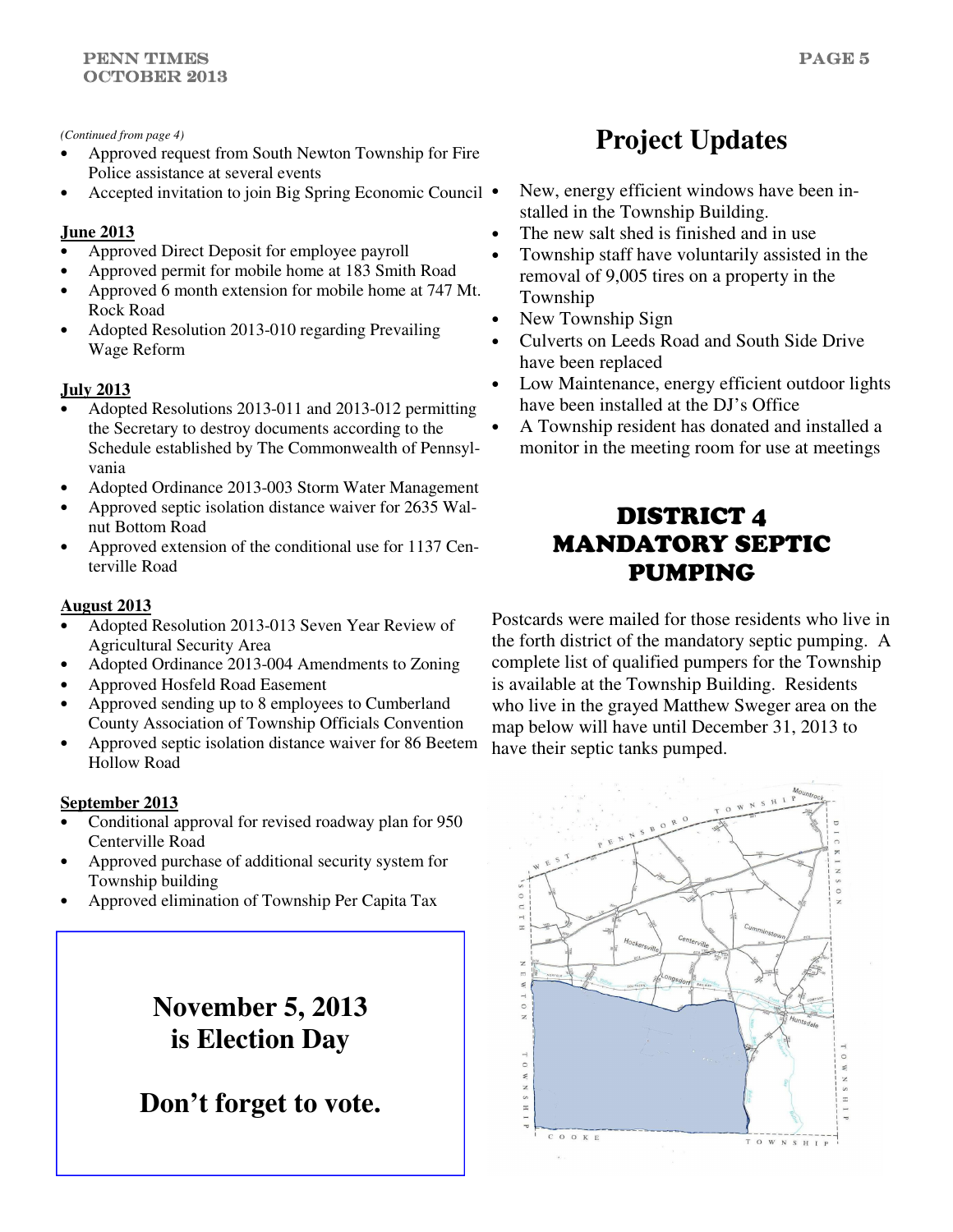# **Key Safety Tips at Highway-Rail Grade Crossings**

In the United States, a person or vehicle is hit by a train about every 3 hours.

# **Warning Signs and Devices**

Do you know the signs? Warning signs and devices tell drivers and pedestrians that the road crosses train tracks ahead



**Advanced Warning Sign** – This is usually the first sign you see when approaching a highway-rail grade crossing. Slow down, look and listen! Be prepared to stop if a train is approaching.



**Pavement Markings** – An RXR and a Stop Line may be painted on a paved road approaching a crossing. Stay behind the Stop Line while waiting for a train to pass. No Stop Line? Wait at least 15 feet from the nearest rail.



**Crossbuck Sign** – This sign tells drivers to YIELD if a train is approaching. At multiple tracks, the number will be shown. Watch for another train coming from either direction on any track.

**Warning Signs and Devices** – You must STOP when these signals begin to flash and may not proceed until it is safe to do so.



#### **Gates and Flashing Red Lights**

– If you see flashing lights or a lowering gate, it means a train is approaching. Do not proceed until the gates go completely up and the lights go off. It is illegal to go around lowered gates.

# **Tips for Staying Safe Around Tracks & Trains**

• **Look Both Ways!** Always expect a train. Trains can run on any track, at any time, in either direction. After a train passes, look both ways before proceeding.

- **Don't Get Stuck on the Track!** Before you cross, be sure there is room on the other side to completely clear the tracks. Trains overhang the tracks by at least 3 feet on each side. For safety, leave at least 15 feet between the rear of your vehicle and the nearest rail. Do not shift gears while crossing.
- Get Out! Get Away! If your vehicle stalls at a crossing, get everyone out and far away immediately, even if you do not see a train. Call the emergency notification number posted on or near the crossing or notify local law enforcement.
- **If You See a Train Coming, Wait!** Don't be tempted to try to beat a train. An approaching train may be closer and traveling faster than it appears.
- **Trains Cannot Stop Quickly!** The average freight train traveling 55 miles per hour takes a mile or more to stop. That's 18 football fields. If the locomotive operator can see you, it's too late to stop the train.
- **Watch For Vehicles That Must Stop at Railroad Crossings.** Most states require school buses, commercial buses and trucks carrying hazardous materials to stop at every highway-rail grade crossing.
- **If You See A Problem at a Crossing**  Report any problem – stalled vehicle on the tracks, damaged sign, obstructed view, signal malfunction – to the railroad immediately. Call the emergency number on or near the crossing, notify the Township, or call local law enforcement.

It takes approximately 25 seconds from the time the gates drop until a train is at an intersection. This may vary slightly depending upon train speed and load. Trains have the right-of-way 100% of the time. An optical illusion makes trains appear to be farther away and moving slower than they really are. Train speed limit is 50 miles per hour. Freight trains do not travel at fixed times. Always expect a train.

You can find additional information at www.oliofpa.org.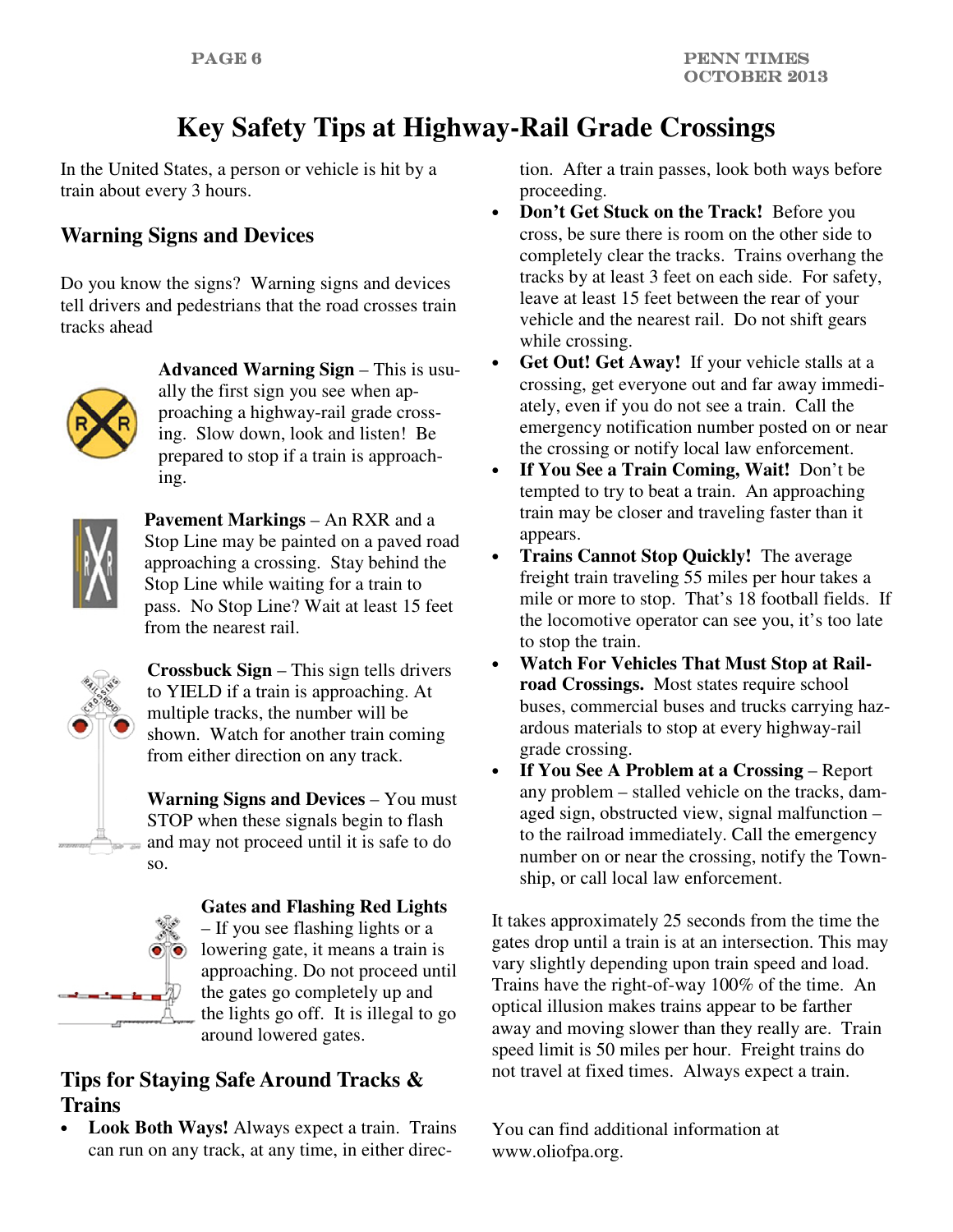#### PENN TIMES OCTOBER 2013

### **Email Address Collection -**

The township is collecting email addresses to be able to efficiently deliver the quarterly newsletter and emergency information to our residents.

If you are interested in receiving information by email, please sign-up at

### **www.penntwpcc.org**

- **Community Information**
- **Newsletter (sign up or cancellation of subscription)**

Like us on Facebook for emergency alerts and information on road closures.



# **PENN TOWNSHIP SERVICES**

 **\* Photo copies \$ .25 each** 

 **\* Faxing \$1.00 first page— \$. 50 each additional page** 

 **\* Laminating \$1.00 per item** 

 **\* Notary work \$2.00 a seal (No DMV forms or titles)** 

**The township will accept residential waste oil from vehicles** 

All services offered during normal business hours

### **Find Your Name**

**The names of two Township residents, selected randomly from township records, are "hidden" out of context somewhere in this newsletter. Find your name and we will treat you to a \$20 gift certificate to Saylor's Market in Newville. If you find your name, claim the reward by stopping by Saylor's Market before November 30, 2012 Our thanks to Curt Saylor for his donation to the newsletter.**

# **Newsletter Advertising**

The PENN TIMES is published quarterly (January, April, July, and October), and offers area businesses the opportunity to advertise their businesses to all of the residents of the township. Advertisements may be changed to fit the seasons. Seasonal businesses may choose to advertise in the issue that is closest to their peak season.

 The following are the prices for advertising in the 2012 PENN TIMES:

| <b>Size</b>                   | Cost/Issue | Cost/Year |
|-------------------------------|------------|-----------|
| 1/8 Page (Business Card) \$50 |            | \$175     |
| $\frac{1}{4}$ Page            | \$100      | \$350     |
| $\frac{1}{2}$ Page            | \$200      | \$700     |
| <b>Full Page</b>              | \$400      | \$1400    |

Contact the township office at 486-3104 to reserve your space and for newsletter deadline.

### **CAN YOUR HOME BE EASILY IDENTIFIED BY EMERGENCY VEHICLES??**

There is a Township Ordinance that requires all homes to have the street number four inches high so that emergency vehicles can easily find your home. These street numbers are available for only \$10 from Bob Kough, 385-2179. This is not-for-profit, and Bob does this as a favor to the fire department.

## **WE NEED YOUR HELP**

Penn Township Board of Supervisors is looking for residents to serve on either the Planning Commission or the Park & Recreation Committee. Planning Commission meets on the third Monday of the month and Park & Rec meets on the first Thursday every month.

If you are interested in serving on either of these committees, please contact the Township Secretary at 486-3104 or speak with a supervisors.